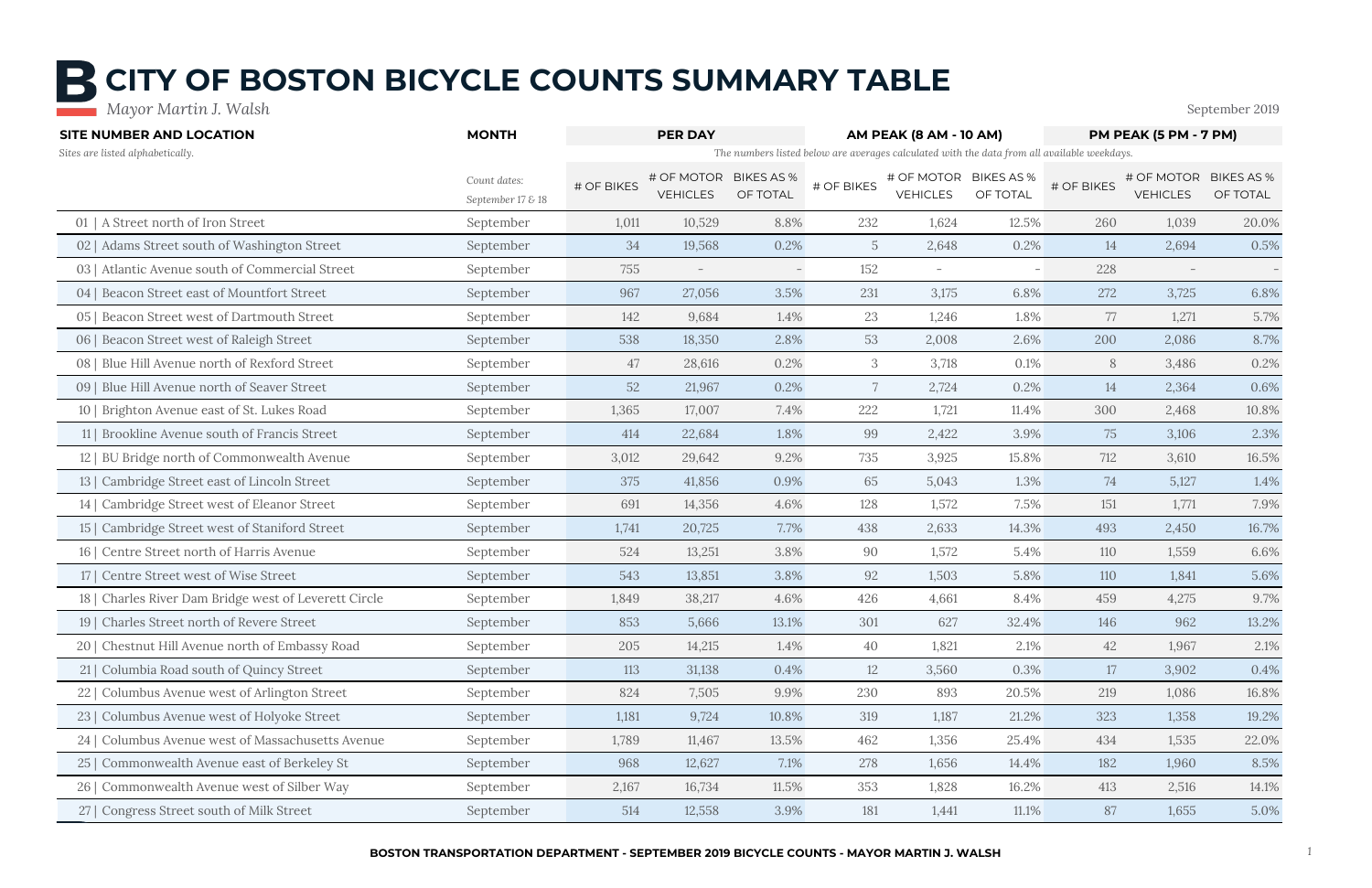| <b>SITE NUMBER AND LOCATION</b>                           | <b>MONTH</b>                      | <b>PER DAY</b> |                                          |          |                 | <b>AM PEAK (8 AM - 10 AM)</b>            |          | PM PEAK (5 PM - 7 PM)<br>The numbers listed below are averages calculated with the data from all available weekdays. |                               |                               |
|-----------------------------------------------------------|-----------------------------------|----------------|------------------------------------------|----------|-----------------|------------------------------------------|----------|----------------------------------------------------------------------------------------------------------------------|-------------------------------|-------------------------------|
| Sites are listed alphabetically.                          |                                   |                |                                          |          |                 |                                          |          |                                                                                                                      |                               |                               |
|                                                           | Count dates:<br>September 17 & 18 | # OF BIKES     | # OF MOTOR BIKES AS %<br><b>VEHICLES</b> | OF TOTAL | # OF BIKES      | # OF MOTOR BIKES AS %<br><b>VEHICLES</b> | OF TOTAL | # OF BIKES                                                                                                           | # OF MOTOR<br><b>VEHICLES</b> | <b>BIKES AS %</b><br>OF TOTAL |
| 28   D Street south of Fargo Street                       | September                         | 246            | 7,922                                    | 3.0%     | 57              | 1,053                                    | 5.1%     | 71                                                                                                                   | 1,096                         | 6.1%                          |
| 29   D Street south of West Broadway                      | September                         | 327            | 6,562                                    | 4.7%     | 62              | 740                                      | 7.7%     | 87                                                                                                                   | 1,129                         | 7.2%                          |
| 30   Dorchester Avenue north of B Street                  | September                         | 536            | 25,491                                   | 2.1%     | 95              | 3,365                                    | 2.7%     | 155                                                                                                                  | 3,321                         | 4.4%                          |
| 31   Dorchester Avenue north of Doris Street              | September                         | 383            | 15,232                                   | 2.5%     | 77              | 1,522                                    | 4.8%     | 82                                                                                                                   | 1,682                         | 4.6%                          |
| 32   Dorchester Avenue north of Dracut Street             | September                         | 112            | 8,502                                    | 1.3%     | 20              | 1,001                                    | 1.9%     | 28                                                                                                                   | 1,065                         | 2.6%                          |
| 33   Dorchester Avenue south of Greenwich Street          | September                         | 295            | 14,671                                   | 2.0%     | 53              | 1,496                                    | 3.4%     | 69                                                                                                                   | 1,659                         | 4.0%                          |
| 34   Franklin Street north of Alcott Street               | September                         | 965            | 1,761                                    | 35.4%    | 153             | 247                                      | 38.2%    | 199                                                                                                                  | 256                           | 43.7%                         |
| 35   Harvard Avenue north of Commonwealth Avenue          | September                         | 878            | 14,812                                   | 5.6%     | 139             | 1,644                                    | 7.8%     | 178                                                                                                                  | 1,835                         | 8.8%                          |
| 36   L Street north of East Broadway                      | September                         | 88             | 14,405                                   | 0.6%     | 18              | 1,776                                    | 1.0%     | 21                                                                                                                   | 1,928                         | 1.1%                          |
| 37   Longfellow Bridge west of Charles Street             | September                         | 3,051          | 21,353                                   | 12.5%    | 843             | 2,791                                    | 23.2%    | 784                                                                                                                  | 3,085                         | 20.3%                         |
| 38   Longwood Avenue east of Pilgrim Road                 | September                         | 1,773          | 10,052                                   | 15.0%    | 409             | 1,271                                    | 24.3%    | 384                                                                                                                  | 1,267                         | 23.3%                         |
| 39   Main Street south of Sullivan Square                 | September                         | 404            | 18,062                                   | 2.2%     | 164             | 2,696                                    | 5.7%     | 40                                                                                                                   | 2,356                         | 1.7%                          |
| 40   Market Street south of North Beacon Street           | September                         | 271            | 18,709                                   | 1.4%     | 46              | 2,327                                    | 1.9%     | 46                                                                                                                   | 2,794                         | 1.6%                          |
| 41   Massachusetts Avenue south of Columbus Avenue        | September                         | 1,434          | 22,681                                   | 5.9%     | 247             | 2,254                                    | 9.9%     | 293                                                                                                                  | 2,971                         | 9.0%                          |
| 42   Massachusetts Avenue south of Newmarket Square       | September                         | 420            | 24,572                                   | 1.7%     | 47              | 2,602                                    | 1.8%     | 94                                                                                                                   | 3,268                         | 2.8%                          |
| 43   Massachusetts Avenue south of Shawmut Avenue         | September                         | 1,189          | 24,375                                   | 4.6%     | 198             | 2,685                                    | 6.9%     | 249                                                                                                                  | 3,067                         | 7.5%                          |
| 44   Massachusetts Avenue Bridge north of Back Street     | September                         | 5,130          | 23,943                                   | 17.6%    | 1,010           | 3,084                                    | 24.7%    | 1,225                                                                                                                | 3,323                         | 26.9%                         |
| 45   Meridian Street south of Nay Street                  | September                         | 51             | 20,487                                   | 0.2%     | 8               | 2,256                                    | 0.3%     | 12                                                                                                                   | 2,837                         | 0.4%                          |
| 46   Mt. Vernon Street west of Harbor Point Boulevard     | September                         | 98             | 11,064                                   | 0.9%     | 12              | 1,312                                    | 0.9%     | 23                                                                                                                   | 1,473                         | 1.5%                          |
| 47   North Harvard Street south of Soldiers Field Road    | September                         | 1,587          | 10,888                                   | 12.7%    | 278             | 1,422                                    | 16.3%    | 325                                                                                                                  | 1,706                         | 16.0%                         |
| 48   North Washington Street Bridge south of Water Street | September                         | 598            | 38,643                                   | 1.5%     | 109             | 4,628                                    | 2.3%     | 195                                                                                                                  | 5,930                         | 3.2%                          |
| 49   Pleasant Street north of Morrill Street              | September                         | 123            | 10,985                                   | 1.1%     | 14              | 1,415                                    | 1.0%     | 32                                                                                                                   | 1,395                         | 2.2%                          |
| 50   Post Office Square north of Milk Street              | September                         | 281            | 5,700                                    | 4.7%     | 38              | 634                                      | 5.6%     | 85                                                                                                                   | 1,028                         | 7.6%                          |
| 51   Quincy Street west of Ceylon Street                  | September                         | 67             | 14,275                                   | 0.5%     | 8               | 1,723                                    | $0.4\%$  | 10                                                                                                                   | 1,732                         | 0.5%                          |
| 52   Seaport Boulevard west of Sleeper Street             | September                         | 1,305          | 23,459                                   | 5.3%     | 299             | 3,139                                    | 8.7%     | 378                                                                                                                  | 2,833                         | 11.8%                         |
| 53   Seaver Street west of Humboldt Avenue                | September                         | 33             | 22,079                                   | 0.1%     | $7\phantom{.0}$ | 2,799                                    | 0.2%     | $7\phantom{.0}$                                                                                                      | 2,772                         | 0.3%                          |

## **CITY OF BOSTON BICYCLE COUNTS SUMMARY TABLE**

 *Mayor Martin J. Walsh* September 2019